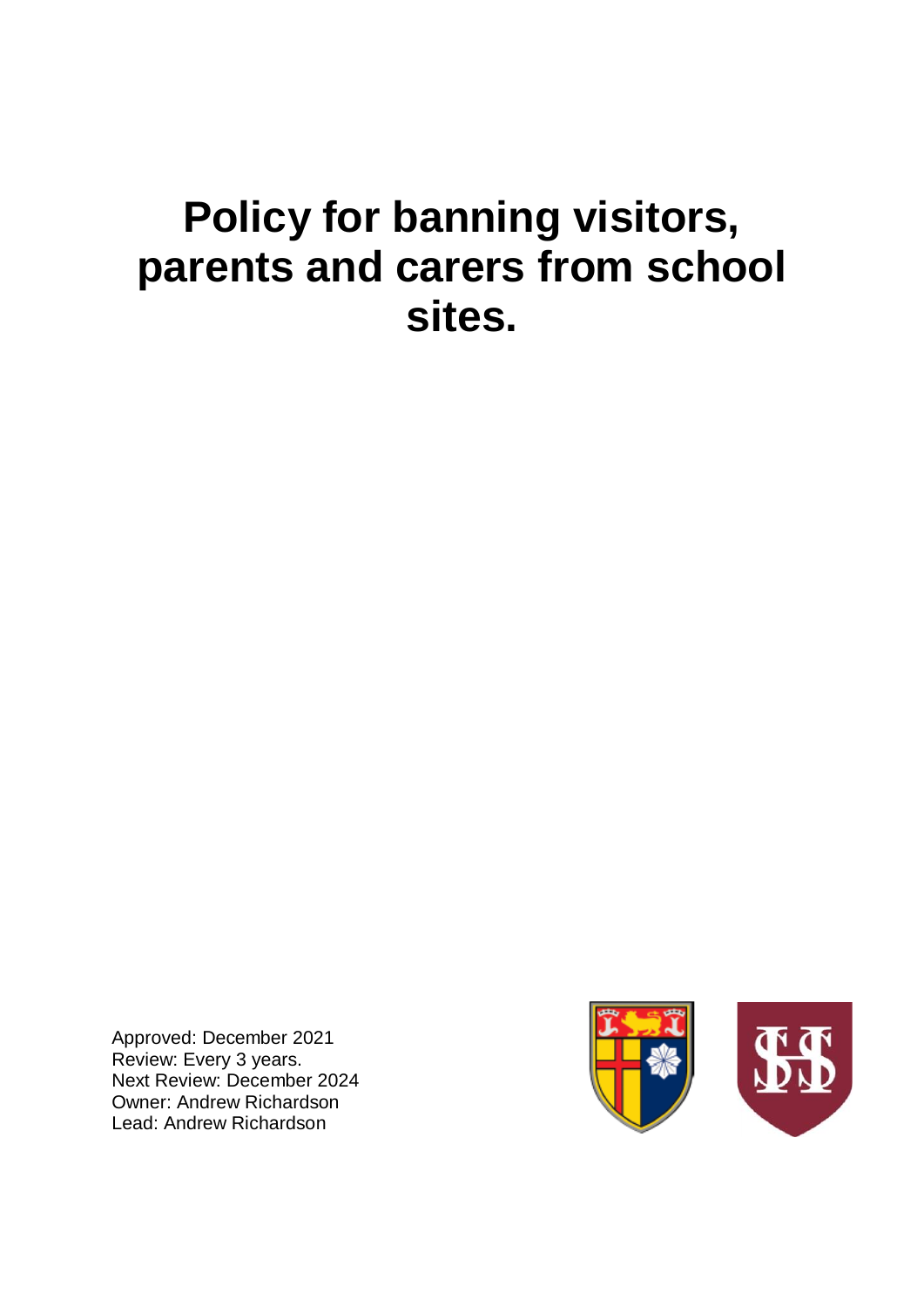# **Statement of principles**

This policy has been written taking into account the DfE Guidance 'Advice on school security: Access to, and barring individuals from school premises' December 2012 as well as other guidance on dealing with abusive parents.

At both high schools, we value the positive relationships forged with parents, carers and visitors to the schools. We encourage close links with parents, carers and the community, and believe that students benefit when the relationship between home, community and school is a positive one. We also strive to make our schools a place where, as adults, we model for students the behaviour we teach and expect. In general, we place a high importance on good manners, positive communication, a calm manner and mutual respect.

Almost all parents, carers and visitors to the schools are keen to work with us and are supportive of the schools. However, on very rare occasions, the behaviour of a small number falls short of what we expect. This sometimes manifests itself in aggression or abuse towards members of the school community. This can be in written communication (including all virtual communication such as social media), on the telephone or in face-to-face incidents.

In these situations we expect members of staff to behave professionally, attempting to defuse the situation where possible and seeking the involvement as appropriate of other colleagues. Staff who face these situations have licence to end any conversation (face to face or on the telephone). They should then refer the incident to a senior manager who will take appropriate action or invoke the provisions of this policy.

The overriding principle is, however, that all members of the school community have the right to work or be in school without fear of aggression or abuse from parents, carers and/or visitors. The board of Governors has a requirement to protect staff and students from such aggression.

The progress and well-being of the child(ren) of these parents, carers and visitors will be fully considered.

Actions taken against the parent, carer or visitor will be reasonable and proportionate. A register will be kept of parents at the various stages of action including the date they were added, date reviewed, date removed etc.

The parent, carer or visitor will have the opportunity to put their views at every stage. In the case of the imposition of conditions or a ban from school, robust review processes involving the Chair of Governors and then the board of governors are in place to ensure fairness.

# **Definition of unacceptable behaviour**

We consider that aggressive, abusive or insulting behaviour or language presents a risk to staff or students. Unacceptable behaviour is such that makes a member of staff or student feel threatened. This can be through face-to-face contact, on the telephone or in any form of communication including virtual and social media.

The following is not an exhaustive list but seeks to provide illustrations of such behaviour:

- any kind of insult as an attempt to demean, embarrass or undermine:
- any kind of threat:
- raising of voice so as to be intimidating:
- physical intimidation, eg by standing very close or the use of aggressive hand gestures;
- use of foul or abusive language;
- use of images to abuse or intimidate;
- any kind of physical abuse;
- allegations which turn out to be vexatious or malicious.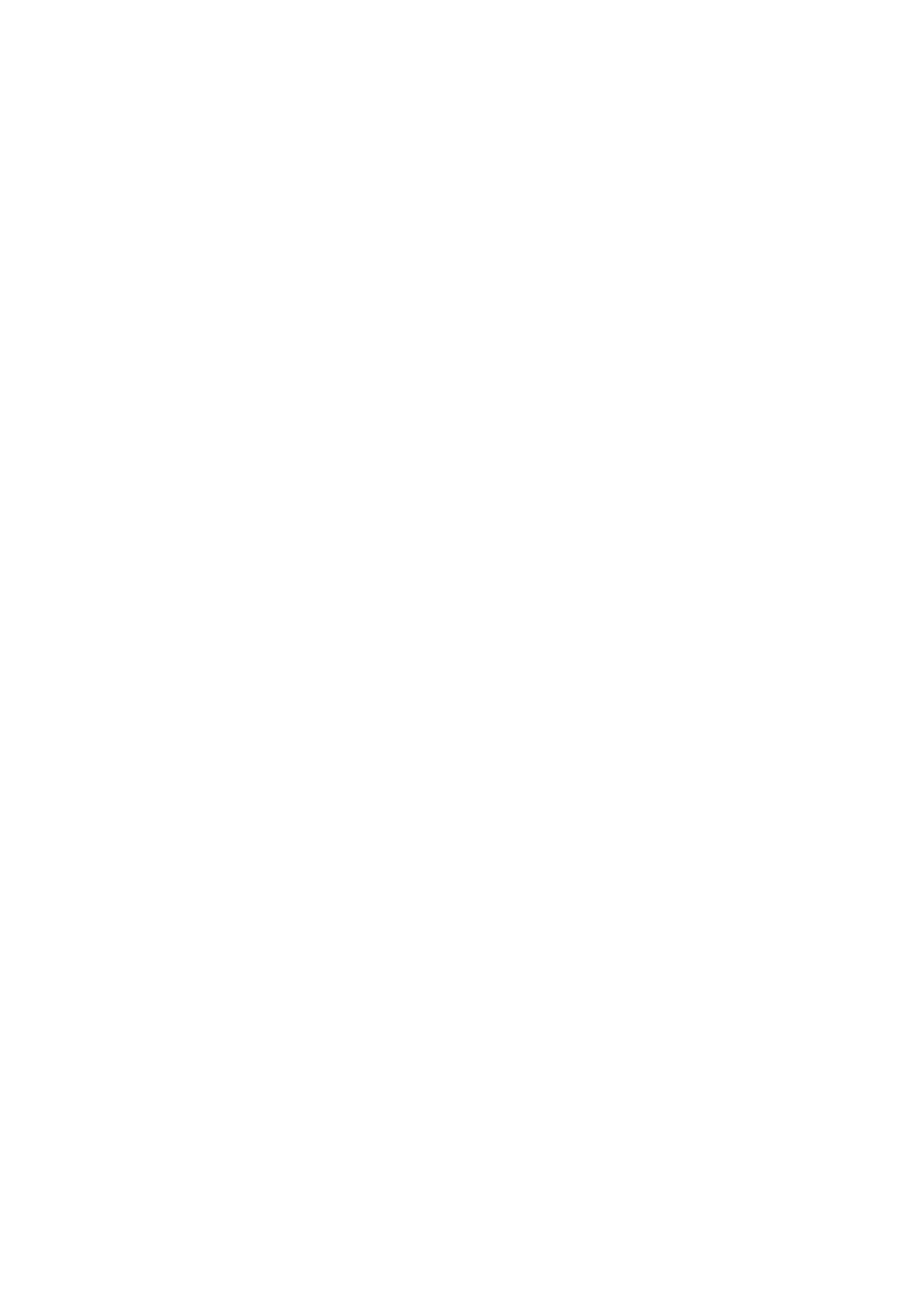# **The schools' approach to dealing with incidents**

If a parent/carer/visitor behaves in an unacceptable way towards a member of the school community, the Headteacher/ Head of School or appropriate senior member of staff will assess the level of risk before deciding on a future course of action. The course of action will be reasonable and commensurate with the assessed level of risk.

## **Risk Assessment**

The Headteacher/Head of School will carry out a risk assessment in order to help make a decision about the level of response. In all cases the response will be reasonable and proportionate. The Headteacher/Head of School will consider the following questions:

- What form did the abuse take?
- What evidence is there?
- What do witnesses say happened?
- Are there previous incidents to take into consideration?
- Do members of staff/students feel intimidated by the person's behaviour?
- Is there any evidence of provocation?
- How high is the assessed risk that this will be repeated or there will be retaliation at the school's action? (low, medium, high).

# **Recording of Incidents**

Staff/students subject to abuse and witnesses will make written statements about incident(s) which will be kept in a file with subsequent letters. This file will be kept by the Headteacher's/ Head of School's PA. Depending on an assessment of the risk of retaliation to witnesses or individuals, statements made by adults may be made available to the person if they request it.

## **The School's response**

Following the completion of the risk assessment, the Headteacher/Head of School will decide the level of action to be taken. Actions will include the following:

# *1. Clarify to the parent/ carer/ visitor what is considered acceptable behaviour by the school*

In some instances it may be appropriate simply to ensure the person is clear about behaviour standards expected by the school. This could be explained by letter from the Headteacher/ Head of School. This letter may contain a warning about further action if there are further incidents. The person will be invited to write to the Headteacher/ Head of School with his/her version of events within 10 working days. Depending on the response, a meeting may then be held to discuss the situation and how this can be avoided in future.

## *2. Invite the parent/ carer/ visitor to an informal meeting to discuss events*

This could be helpful to discuss and diffuse the situation.

The safety and well-being of those attending such a meeting must be carefully considered. Members of school staff will always be accompanied by at least one other colleague at any such meeting. Consideration should be given to the seating arrangements, and care taken to ensure exits cannot be blocked by a person who could potentially become aggressive.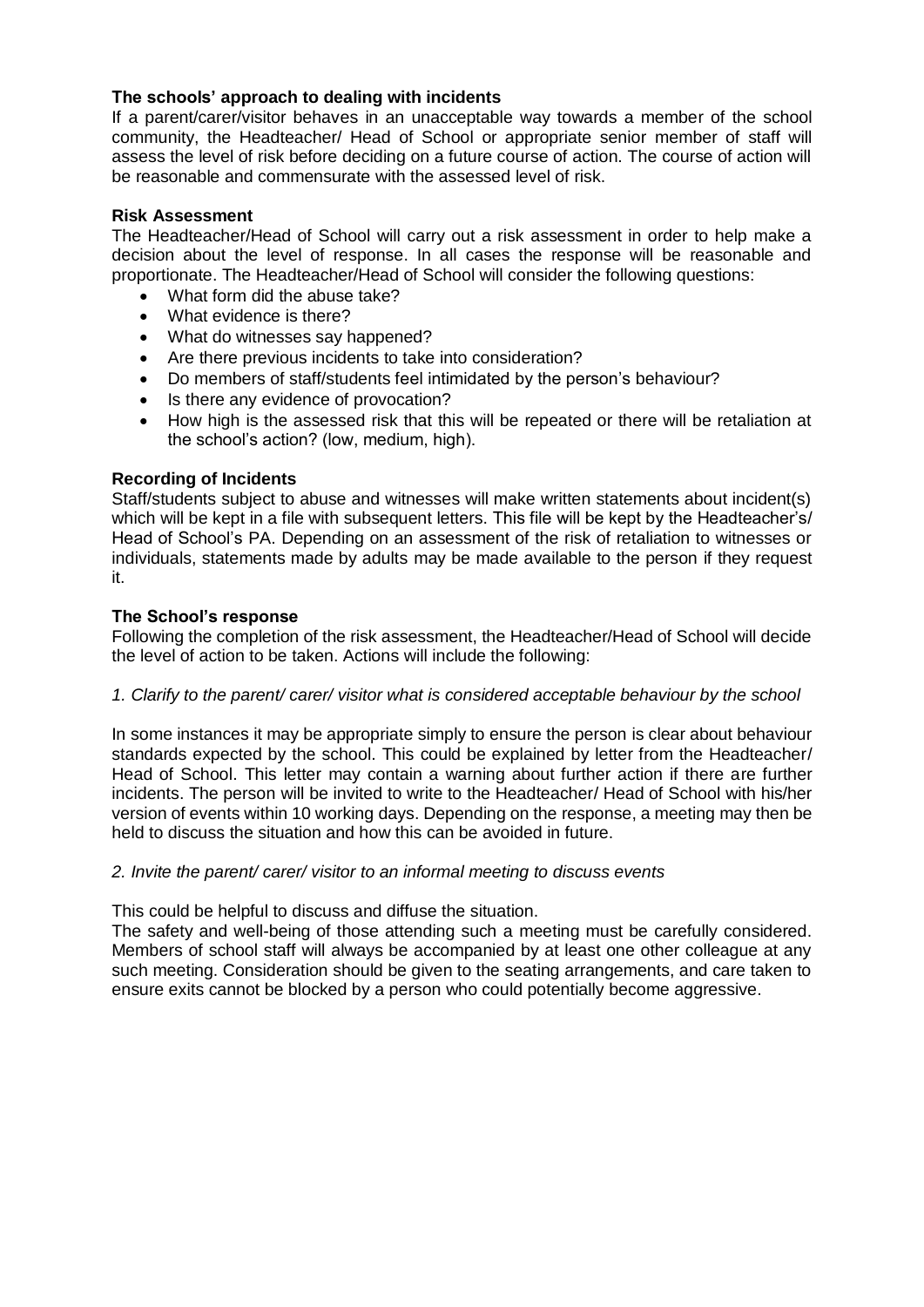The main points of discussion and any agreed actions should be noted, and a follow-up letter or e-mail sent to confirm the school's expectations and any agreed actions.

# *3. Impose conditions on the parent's/ carer's/ visitor's contact with the school and its staff*

Although fulfilling a public function, schools are private places. The public has no automatic right of entry. Parents and carers of enrolled students have an 'implied licence' to come onto school premises at certain stated times. It is for schools to define and set out the extent of such access. Parents or carers exceeding this would be trespassing.

Depending on the type, level or frequency of the unacceptable behaviour, the school may consider imposing conditions on the parent's/ carer's contact with the school. These conditions may include (but are not exclusively):

- being accompanied to any meeting with a member of school staff by a member of SLT;
- restricting contact by telephone to named members of the senior leadership team;
- restricting written and/or virtual communications to named members of the senior leadership team;
- restricting attendance at school events to those where the parent will be accompanied by a member of the senior leadership of the school;
- any other restriction as deemed reasonable and proportionate by the Headteacher/Head of School.

In this case the parent/ carer/ visitor will be informed by letter from the Headteacher/Head of School the details of the conditions that are being imposed. The person would then be given 10 working days from the date of that letter to make representations in writing about the conditions to the Chair of Governors. The Chair of Governors would then decide whether to confirm or remove the conditions. This would be communicated to the person in writing within 10 working days of the date of the parent's/ carer's/ visitor's letter.

If the decision is to confirm the conditions imposed, this decision will be reviewed by the Board of Governors after approximately six months (and every six months after that, if appropriate). The person will be invited to make written representation to the Governors. This and the evidence from the Headteacher/ Head of School will be considered at a meeting of the full Board of Governors. Governors may decide to maintain, extend or remove the conditions. The decision of the review will be communicated to the person by the clerk to the Governors within 10 days of the date of the meeting.

When deciding whether it will be necessary to maintain, extend or remove the conditions, Governors will give consideration to the extent of the person's compliance with the conditions, any appropriate expressions of regret and assurance of future good conduct received from him/her and any evidence of the person's co-operation with the school in other respects.

# *4. Imposing a ban*

Where other procedures have been exhausted and aggression or intimidation continues OR where there is an extreme act of violence and/or abuse, then the school may consider banning the individual from school premises. This will include banning a person from accessing school staff by written communication, virtual communication or telephone.

In these circumstances, the individual would be advised in writing by the Headteacher/ Head of School that a provisional ban is being imposed. The person would then be given 10 working days from the date of that letter to make representations about the ban in writing to the Chair of Governors.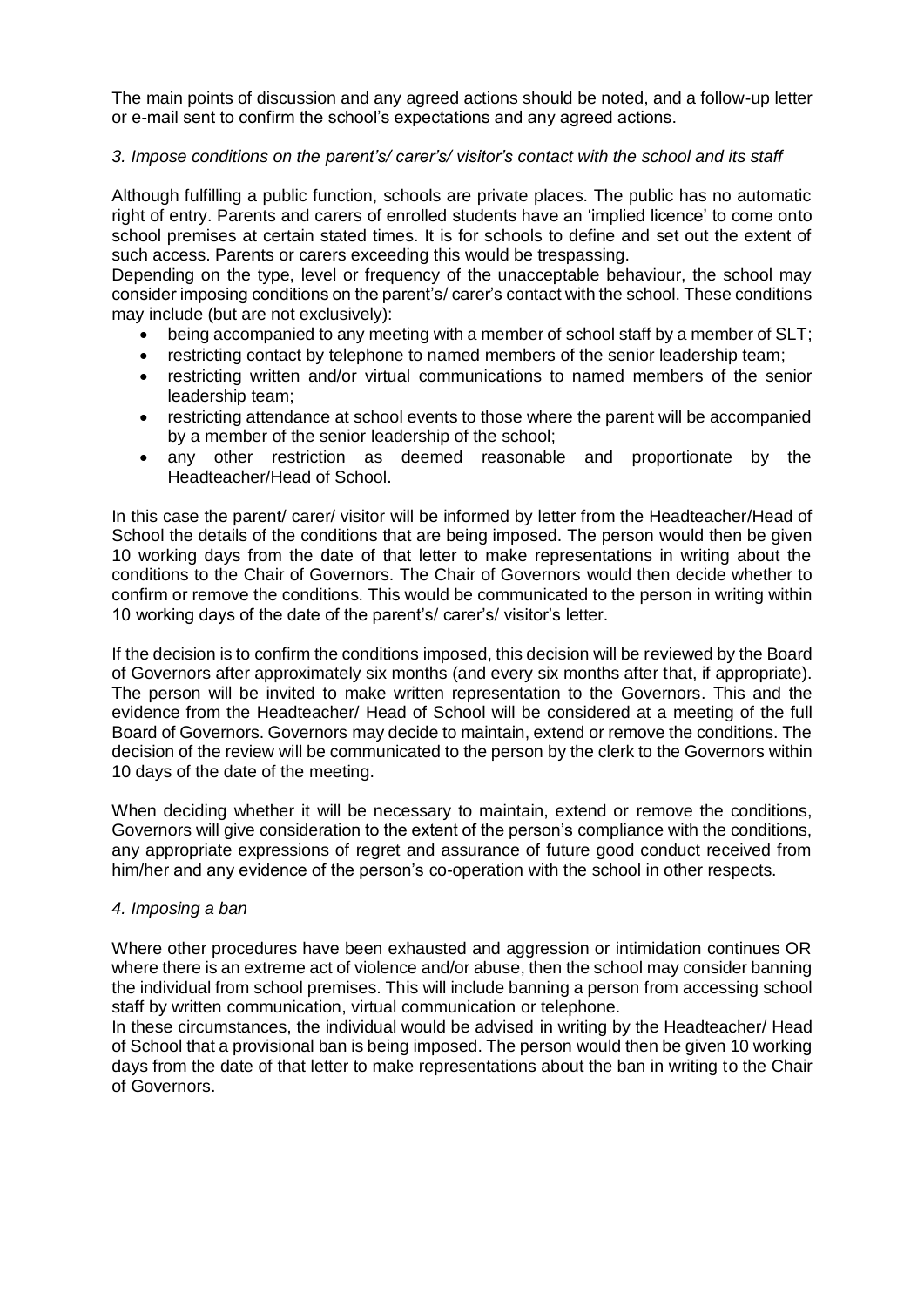The Chair of Governors would then decide whether to confirm or remove the ban. This would be communicated to the person in writing within 10 working days of the receipt of their letter. If the Chair's decision is to confirm the ban, persons in these circumstances will be offered an annual meeting about their child's progress, usually with a member of senior staff.

A decision to impose a ban will be reviewed by the Board of Governors after approximately six months (and every six months after that, if appropriate). The person will be invited to make written representation to the Governors; this and the evidence from the Headteacher/ Head of School will be considered at a meeting of the full Board of Governors. Governors may decide to remove the ban, extend the ban or impose conditions on person's access to the school. The decision of the review will be communicated to the person by the clerk within 10 days of the date of the meeting.

In deciding whether to remove or extend the ban, or impose conditions, Governors will give consideration to the extent of the person's compliance with the ban, any appropriate expressions of regret and assurance of future good conduct received from him/her and any evidence of the person's co-operation with the school in other respects.

## *5. Removal from school*

Parents/ carers/ visitors who have been banned from the school premises and continue to cause a nuisance will be deemed to have committed a section 547 offence. They will be considered as trespassers. In these circumstances the offender may be removed from school. This may be carried out by a police officer or person authorised by the Board of Governors. Legal proceedings may be brought against the person.

## *6. Complaints policy*

Any parental complaint that arises from incidents of abusive behaviour will be dealt with under the complaints policy.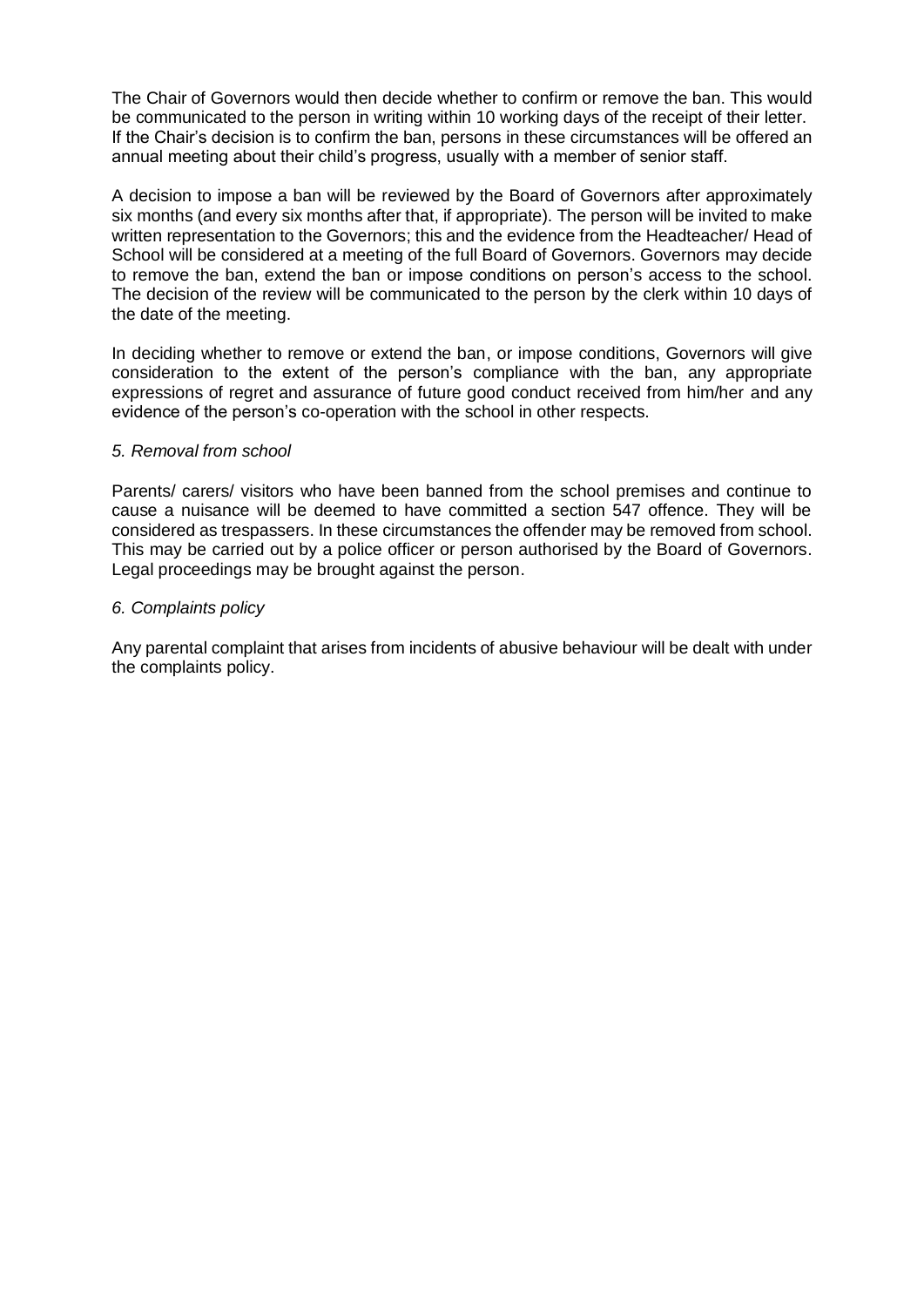# **Appendices**  *Warning*

**Model letter 1**: This is an initial letter from the Headteacher/ Head of School to ensure the person is clear about behaviour standards expected by the school. This letter contains a warning about further action if there are other incidents. The letter invites a written response and suggests a meeting.

## *Imposing conditions on the person's attendance at school events*

**Model letter 2**: This is a letter from the Headteacher/ Head of School informing persons of the school's decision to impose conditions on the person's attendance at school events, pending review by the Chair of Governors.

**Model letter 3**: Letter from the Chair of Governors informing person of the decision to confirm or remove the conditions.

## *Imposing a ban*

**Model letter 4**: Letter from Headteacher/ Head of School informing persons of the school's intention to impose a ban on their attendance at school premises, pending review by the Chair of Governors.

**Model letter 5**: Letter from the Chair of Governors informing parent/ carer/ visitor of the decision to confirm or remove ban.

## *Reviewing the decision to impose conditions or impose a ban*

**Model Letter 6**: Letter from clerk to Governors requesting statement from persons to Board of Governors for review of decision.

**Model letter 7**: Letter from clerk to the Governors to confirm the outcome of further reviews of decisions where the imposition of conditions/ban has been extended or removed.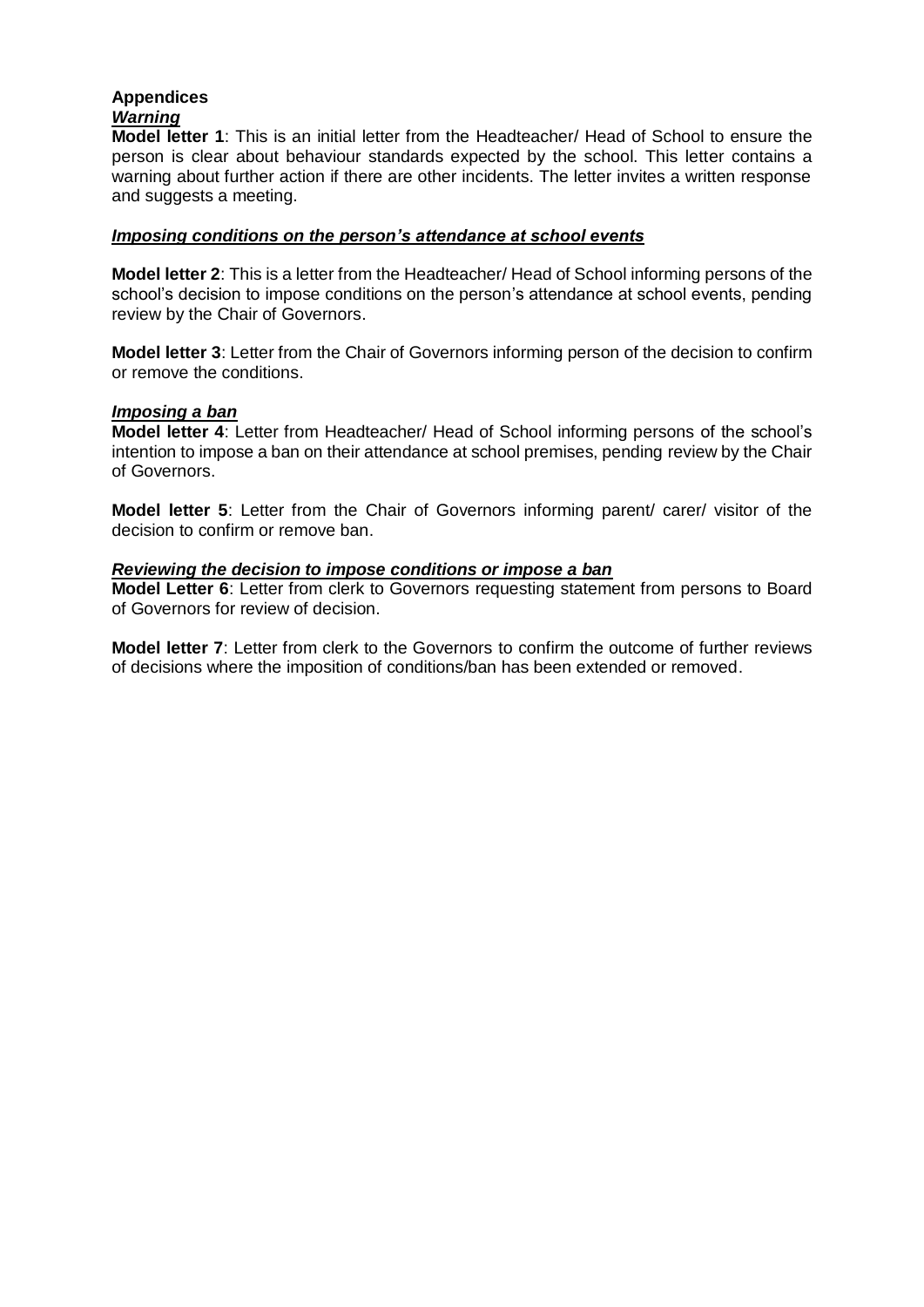# *Model Letter 1 Warning (sent by Headteacher/ Head of School)*

Recorded delivery

Dear

I have received a report about your conduct at the school on (enter date and time or details). This appears to fall far short of that we would expect of a parent/ carer of a student at................. or visitor to the school.

(Add factual summary of the incident and of its effect on staff, students, and other parents.)

I must inform you that the Board of Governors will not tolerate aggression towards members of the school community and will act to protect its staff and students from any form of abuse or intimidation. I should warn you that any future conduct of this nature could result in the school imposing conditions restricting your access to the school or banning you from contacting or attending the school altogether.

I wish to give you an opportunity to give me, in writing, any comments or observations of your own in relation to the report which I have received about your conduct. Please do so within 10 working days of the date of this letter. These comments may include any assurances you are prepared to give about your future good conduct. There is then an option for us to meet to discuss the situation and how it can be avoided in the future.

Details of our policy on dealing with abusive parents/ carers/ visitors can be found on our website.

Yours sincerely

Head Teacher/ Head of School cc: Chair of Governors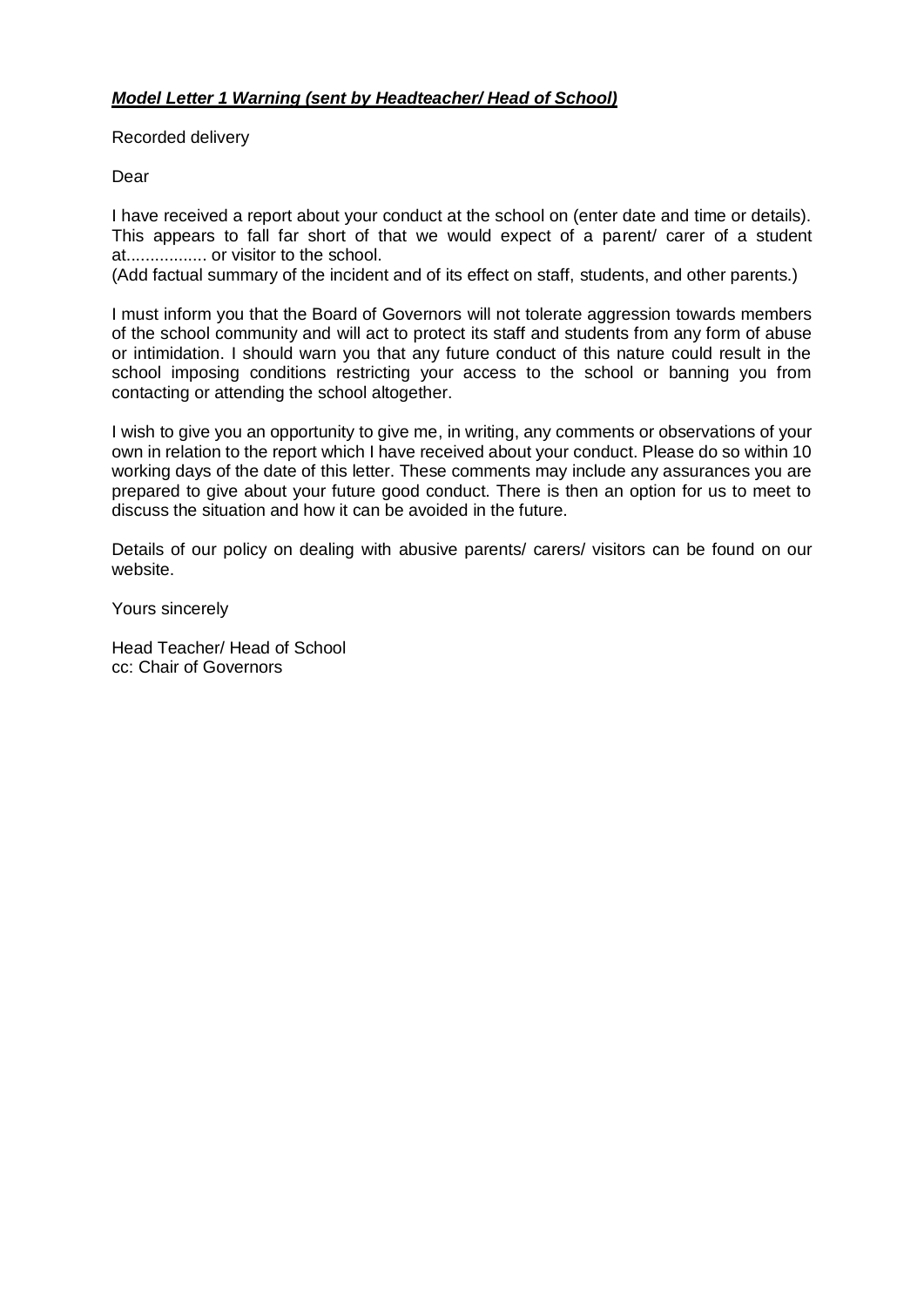*Model Letter: 2 Imposing conditions on the attendance at school events, pending review (sent by Headteacher/ Head of School)* 

Recorded delivery

Dear

I have received a report from the (name of staff) about your conduct on ……………………………… at …………………………………… (add summary of incident and its effect on staff and students)

(You will recollect that I have already written to you about a previous incident on (date) warning you of the consequence of any further insulting or aggressive behaviour on your part) I must inform you that the Governors, in line with our policy, will not tolerate conduct of this nature on the school premises and will act to defend school staff and students.

I am, therefore, writing to inform you that I am imposing conditions on the contact you may have with school. These are as follows: (delete as appropriate)

 $\Box$  You must be accompanied to any meeting with a member of school staff

 $\Box$  You may not contact by telephone or in writing any member of staff. You may contact either myself or .............

 $\Box$  You may not attend any events for parents except those where you will be accompanied by a member of the senior leadership of the school.

□ Other as are reasonable and proportionate

The restrictions above are provisional until they have been reviewed by the Chair of Governors. Please consider them to be in force until you receive confirmation.

The Chair of Governors, will need to decide whether it is appropriate to confirm or overturn this decision. You may, if you wish, send in writing any comments or observations of your own within 10 working days of the date of this letter. These comments may be to challenge or explain the facts of the incident, to express regret and give assurances about your future good conduct. The Chair will then write to you with the outcome of the decision.

If on receipt of your comments, the Chair of Governors considers that my decision should be confirmed, you will be supplied with details of how the conditions will be reviewed by the Board of Governors.

Yours sincerely

Headteacher/ Head of School cc: Chair of Governors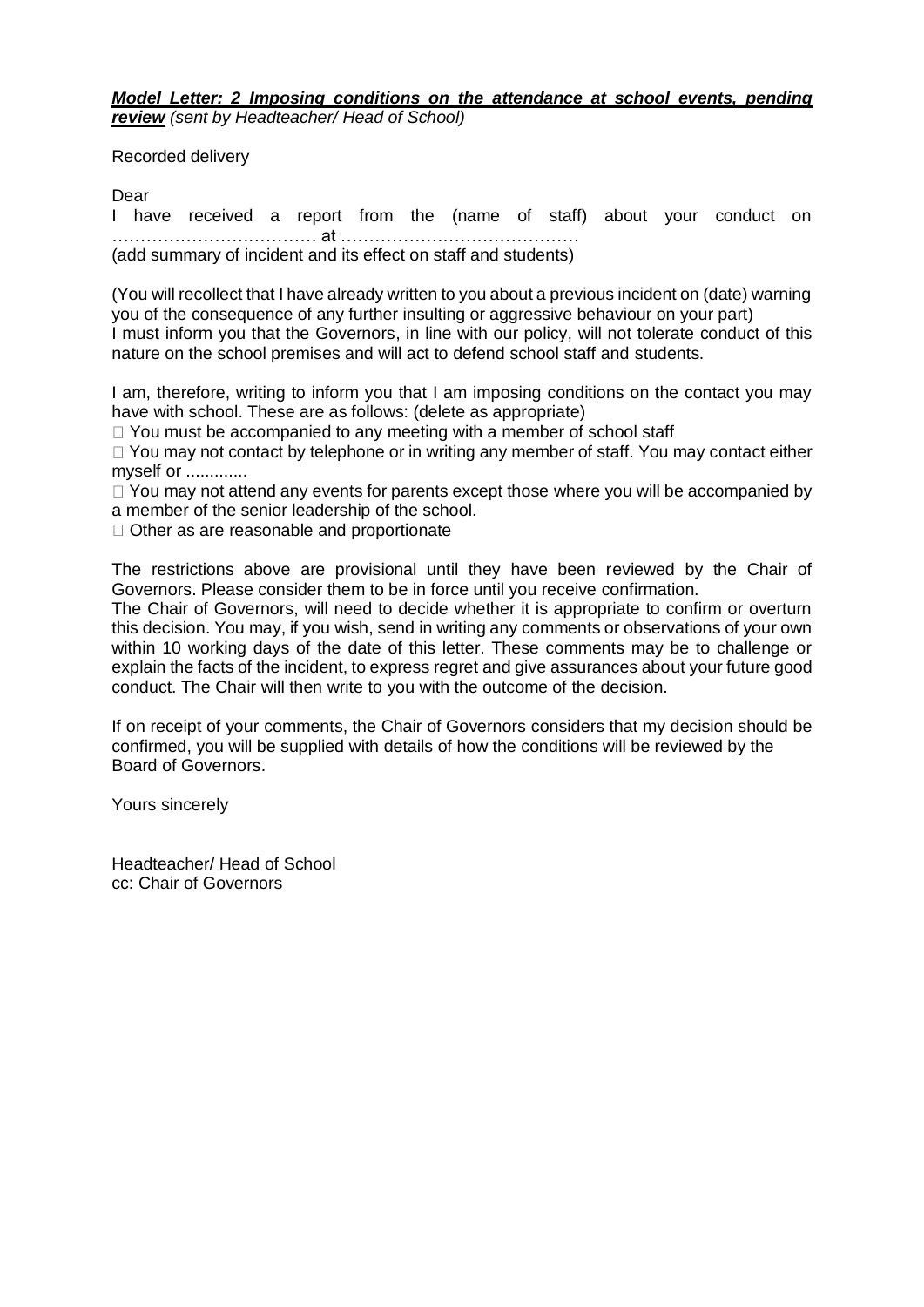*Model Letter 3: Letter to confirm or overturn Headteacher's/ Head of School's decision to impose conditions (sent by chair of Governors)*  Recorded delivery

## Dear

............. wrote to you on (date) to detail concerns about an incident when your behaviour towards (name) fell short of what we would expect as a school. You will be aware that .........has written to you previously about your behaviour towards staff.

I have not received a written response from you/I have received a letter from you dated ………………………, the contents of which I have considered carefully.

In the circumstances, and after further consideration of the Headteacher's/ Head of School's report and your letter, I have determined that the decision to impose conditions on your contact with school should be confirmed. The conditions are as follows:

 $\Box$  (Copy conditions from HT's letter)

This decision will be reviewed by the Board of Governors in approximately six months' time. The Clerk to the Governors will write to you in advance of the meeting to ask you to provide a written statement for their consideration. When deciding whether it will be necessary to extend the application of conditions to attend school premises, consideration will be given to the extent of your compliance with the decision, any appropriate expressions of regret and assurance of future good conduct received from you; and any evidence of your co-operation with the school in other respects.

### OR

In the circumstances, and after further consideration of the Headteacher's/ Head of School's report and your letter, I have determined that the decision to impose conditions on you should be overturned.

You may hence attend school events as normal. However, should there be a repeat of inappropriate behaviour towards staff, all of the above sanctions may be applied.

Yours sincerely

Chair of Governors cc: Headteacher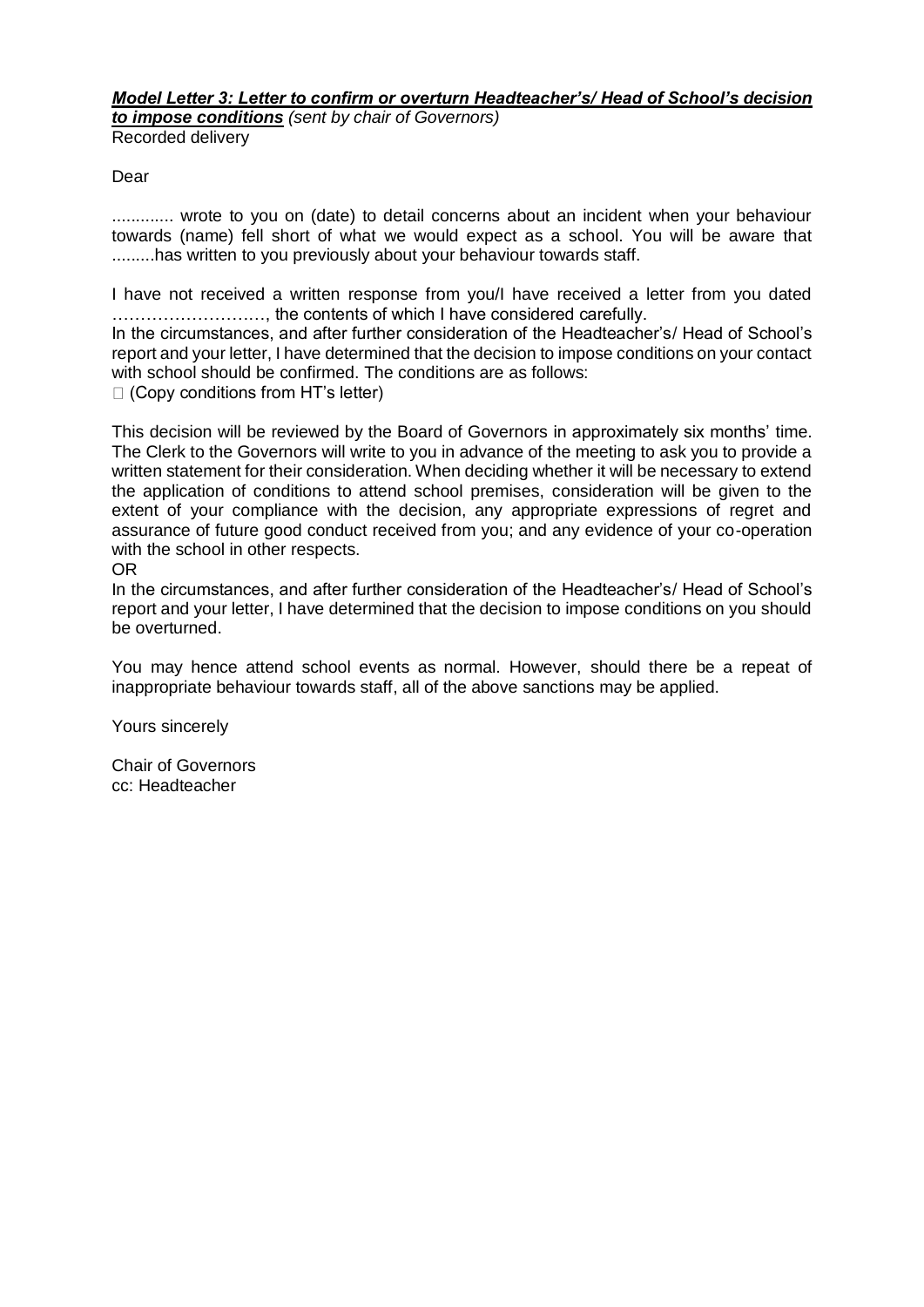*Model Letter 4: Imposition of a ban on contacting or attending the school, pending review (sent by Headteacher/ Head of School)*  Recorded delivery

Dear

I have received a report from the (name of staff) about your conduct on ……………………………… at ……………………………………. (add summary of incident and its effect on staff and students)

You will recollect that I have already written to you about a previous incident on (date) warning you of the consequence of any further insulting or aggressive behaviour on your part.

I must inform you that the Governors, in line with our policy, will not tolerate conduct of this nature on the school premises and will act to defend school staff and students.

I am, therefore, writing to inform you that I am recommending imposing a ban on you attending or contacting the school. This means you may not attend school for any reason whatsoever. You must not make contact with any member of staff by telephone or e-mail.

You do, however, have the right to attend one meeting per year to discuss your child's progress. This meeting will be with me. I will contact you to arrange this at the time of the.........................

The restrictions above are provisional until they have been reviewed by the Chair of Governors. Please consider them to be in force until you receive her confirmation.

The Chair of Governors, will need to decide whether it is appropriate to confirm or overturn this decision. Please send, in writing, any comments or observations of your own within 10 working days of the date of this letter. These comments may be to challenge or explain the facts of the incident, to express regret and give assurances about your future good conduct. If, on receipt of your comments, the Chair of Governors considers that my decision should be confirmed, you will be supplied with details of how this ban will be reviewed by the Board of Governors.

Yours sincerely

Headteacher/ Head of School cc: Chair of Governors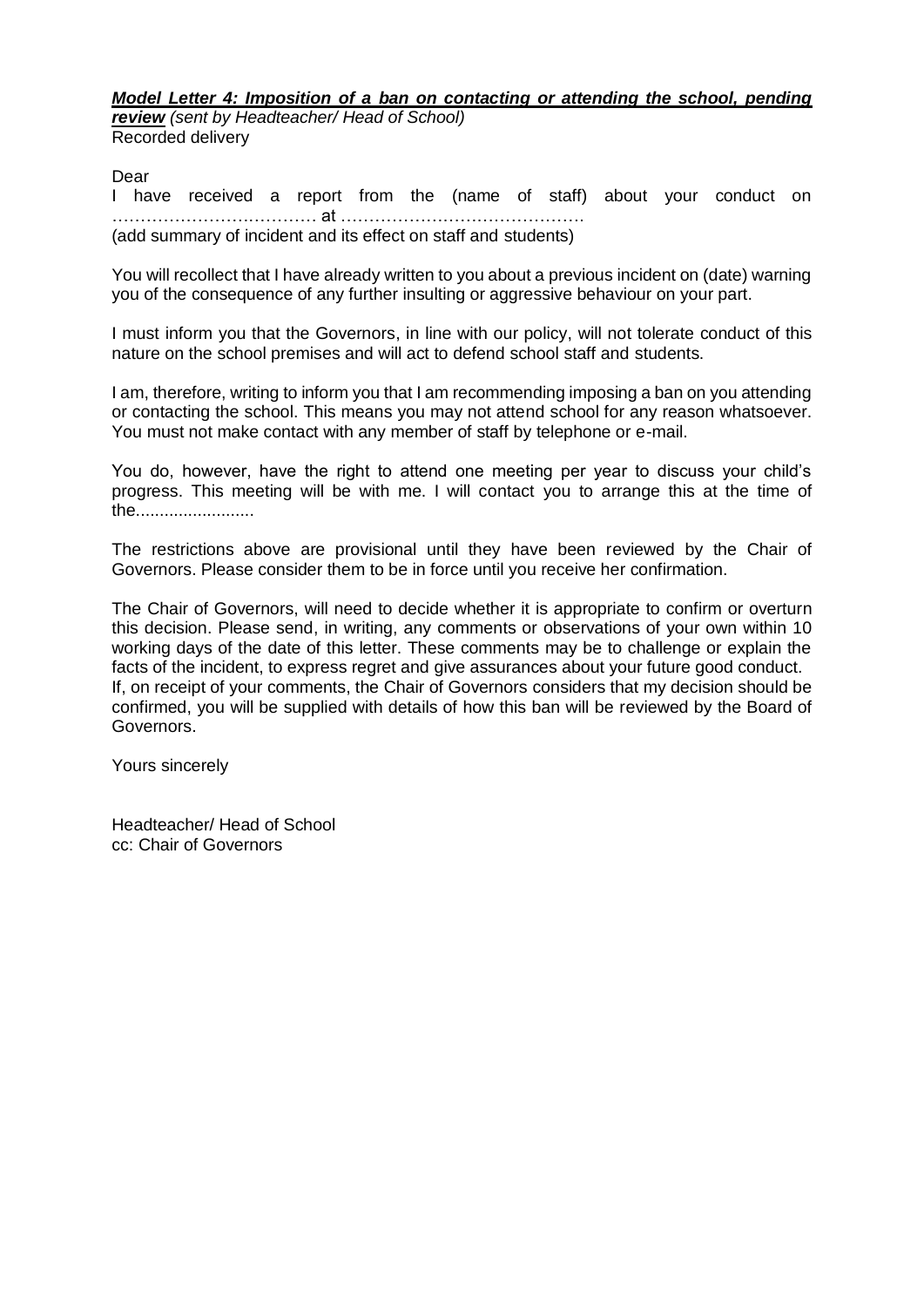### *Model Letter 5: Letter to confirm or overturn Headteacher's/ Head of School's decision to impose a ban (sent by chair of Governors)*

Recorded delivery

# Dear

.................wrote to you on (date) to detail concerns about an incident when your behaviour towards (name) fell far short of what we would expect as a school. You will be aware that..........has written to you previously about your behaviour towards staff.

I have not received a written response from you/I have received a letter from you dated ………………………, the contents of which I have considered carefully.

In the circumstances, and after further consideration of the Headteacher's/ Head of School's report and your letter, I have determined that the decision to impose a ban on you should be confirmed. This means you may not attend school for any reason whatsoever. You must not make contact with any member of staff by telephone or e-mail. You do, however, have the right to attend one meeting per year to discuss your child's progress. This meeting will be with .....................or a member of the senior team.

This decision will be reviewed in six months' time by the Board of Governors. The Clerk to the Governors will write to you in advance of the meeting of the Board of Governors to ask you to provide a written statement for their consideration. When deciding whether it will be necessary to extend the application of conditions to attend school premises, consideration will be given to the extent of your compliance with the decision, any appropriate expressions of regret and assurance of future good conduct received from you and any evidence of your co-operation with the school in other respects.

OR

In the circumstances, and after further consideration of the Headteacher's/ Head of School's report and your letter, I have determined that the decision to impose a ban should be overturned. You may hence attend school events as normal. However, should there be a repeat of inappropriate behaviour towards staff, all of the above sanctions may be applied.

Yours sincerely

Chair of Governors cc: Headteacher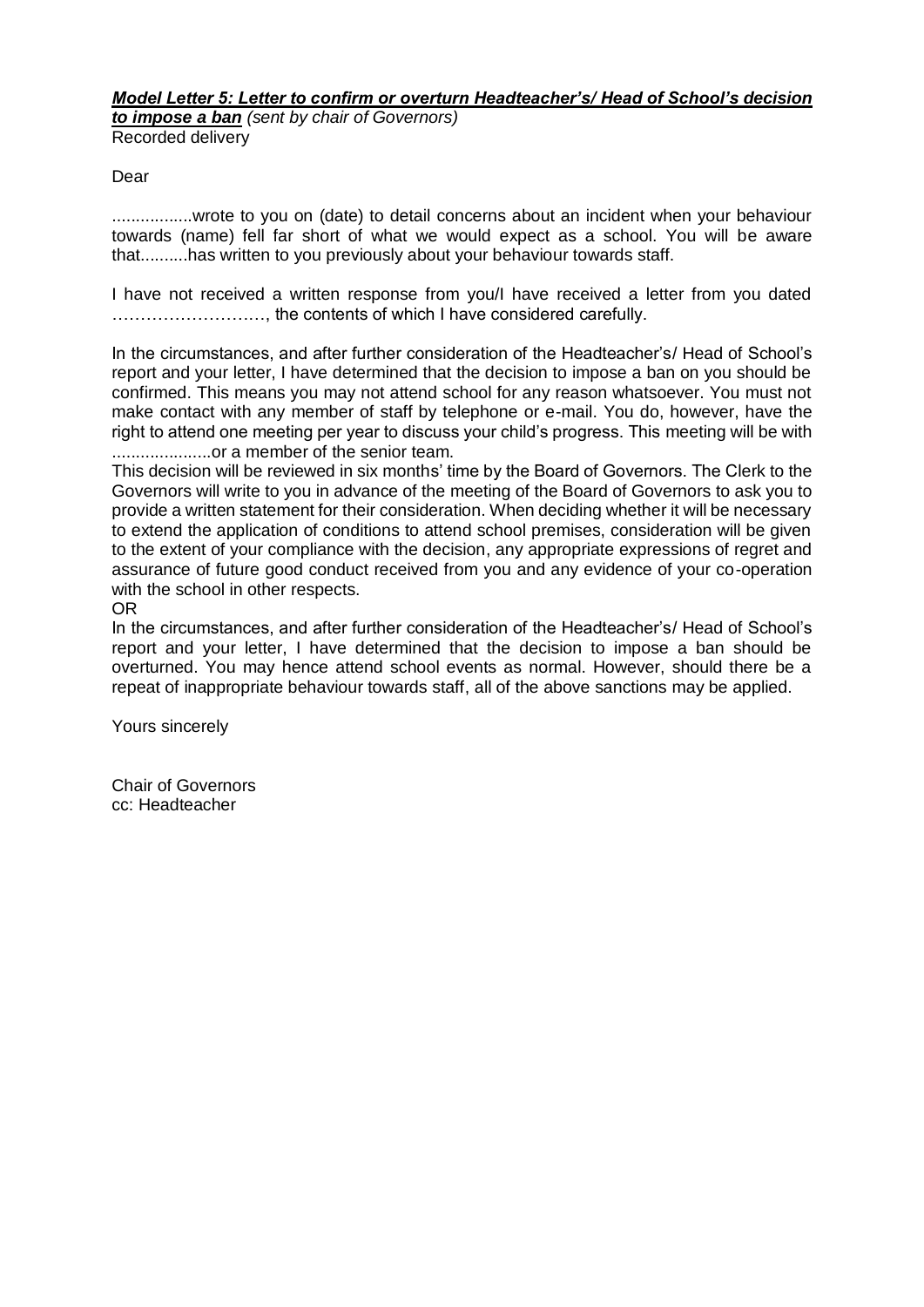## *Model Letter 6: Letter from clerk to the Governors requesting statement for review by B of G. (sent by clerk to Governors)*

Recorded delivery

Dear

...................wrote to you on (date) to detail concerns about your behaviour towards school staff/students which fell short of what we would expect as a school. As a result of this incident, conditions were imposed on you/a ban was imposed.

This decision will be reviewed by the Board of Governors at their next meeting on (date).

I am writing to ask whether you would like to make a written statement to Governors for their consideration in making the decision whether to remove the restriction or extend it.

If you should wish to make a written statement, please can you e-mail it to me at (address) by (date – parents should be given 10 days to respond).

Yours sincerely

Clerk to Governors cc: Headteacher